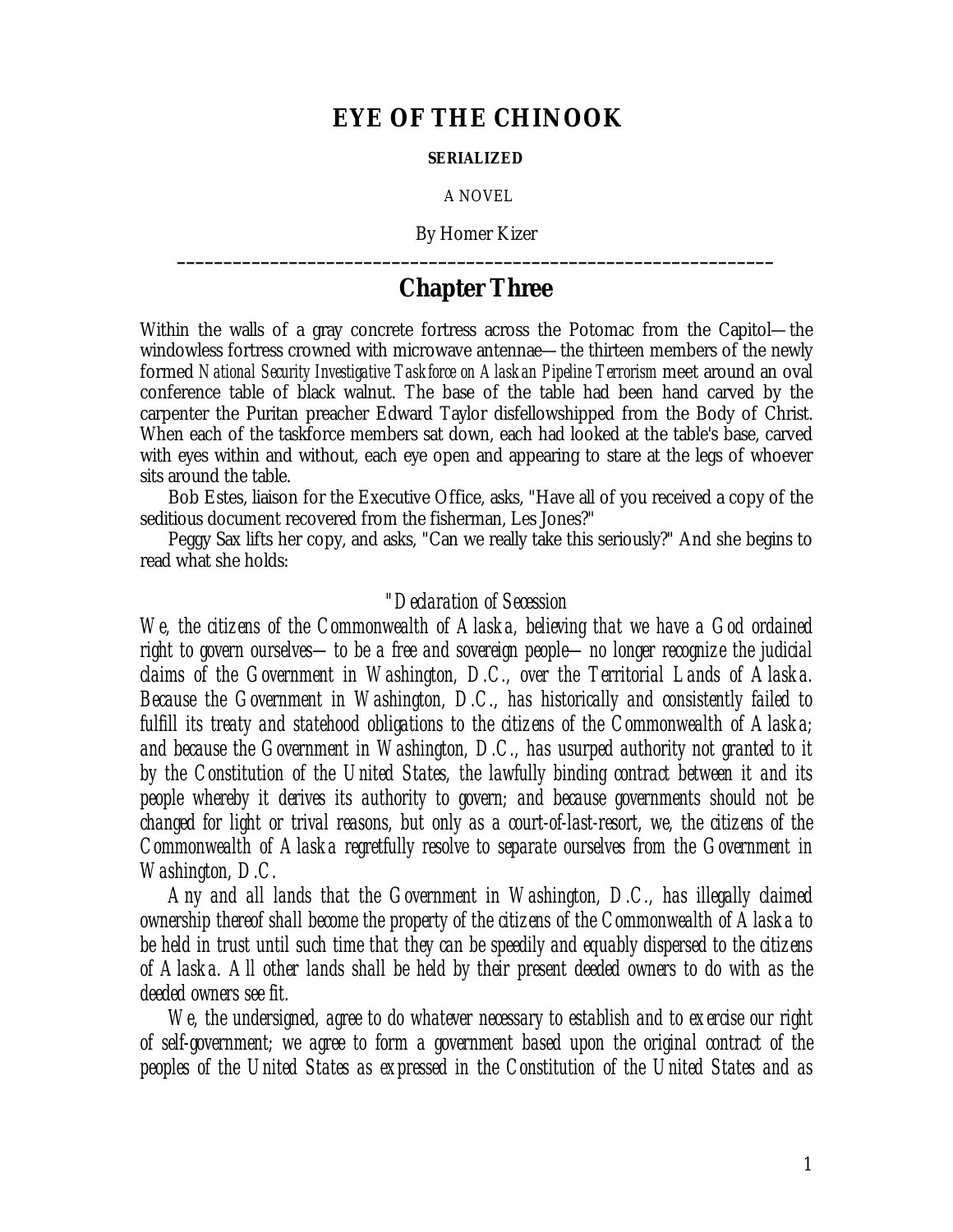*limited by Amendments One through Ten (known as the Bill of Rights). We pledge our lives, our fortunes and our honor to this cause.*

*Signed:"*

Peggy doesn't read the signatures, but asks, "Who are these people? How many of them are there? And why haven't we heard about them before?"

"Well, that list you have is about as many of them as there are. We think this group does not have widespread popular support, but is a bunch of cranky Frostfairies who are out of touch with political reality, so much so that they pose little threat to anyone but themselves."

"Then you don't think they will threaten the Pipeline?"

"They might… there is this Committee of Twelve that we're meeting here to deal with today." Estes looks a little uncomfortable as he sets his copy of the Declaration aside. "Caroline reported in this morning. Apparently the fisherman has accepted her as his daughter."

Not willing to dismiss the Declaration quite so quickly, Peggy asks, "How did we get a copy of this?" She again holds up the paper.

"The fisherman had it on his person when he was admitted," says Will Forchiner of Central Intelligence.

"Then," Peggy asks, "he is getting the treatment he requires?"

"Yes, he's getting better treatment than he deserves." Estes shuffles the papers in front of them. "Within a week we'll break the back of this damnable radical conspiracy. They'll be cooling their little revolutionary asses behind bars."

"We know who they all are? Even this Twelve?" Peggy feels the eyes under the table crawling up her legs as if she's being examined across time. The feel of the eyes makes her want to pull her skirt down even farther— and knowing she can't makes her irritable. "I don't see Les Jones' name on the Declaration. Does that mean he didn't sign it? And isn't a part of the conspiracy?"

"Oh, he's a part and may even be its leader." Florchiner doesn't want to admit that Central Intelligence, an agency not officially involved in this affair because of its domestic nature, has been tailing every signatory for the past two days. The Agency's justification for its involvement is last week's rumored arrival in Alaska of a Mossad agent.

The Agency knows that Alaskan gold has been showing up in South Africa. More than ten thousand ounces was sold on the Pretoria exchange a month ago. The money was allegedly used to buy arms from South Africa's national company. Light arms, mostly. Assault rifles and grenade launchers, a few anti-tank missiles, the type of arms guerrilla fighters would require.

"Why," Peggy asks, "do you think Jones is involved?"

"Because he had that Declaration on him. Because he didn't sign it when we are certain he was at the meeting where it was adopted. Because he met a fellow who came from London last week, possibly a foreign agent.… Oh, he's involved all right." Estes knew Peggy would be a problem when she was appointed to the taskforce. Her background as a human rights attorney couldn't make her anything but trouble.

Peggy, presently a senior fellow at William & Mary, still isn't satisfied with what she has been told: "Where is Jones's daughter being detained? And how long before Jones realizes that our agent isn't his daughter?"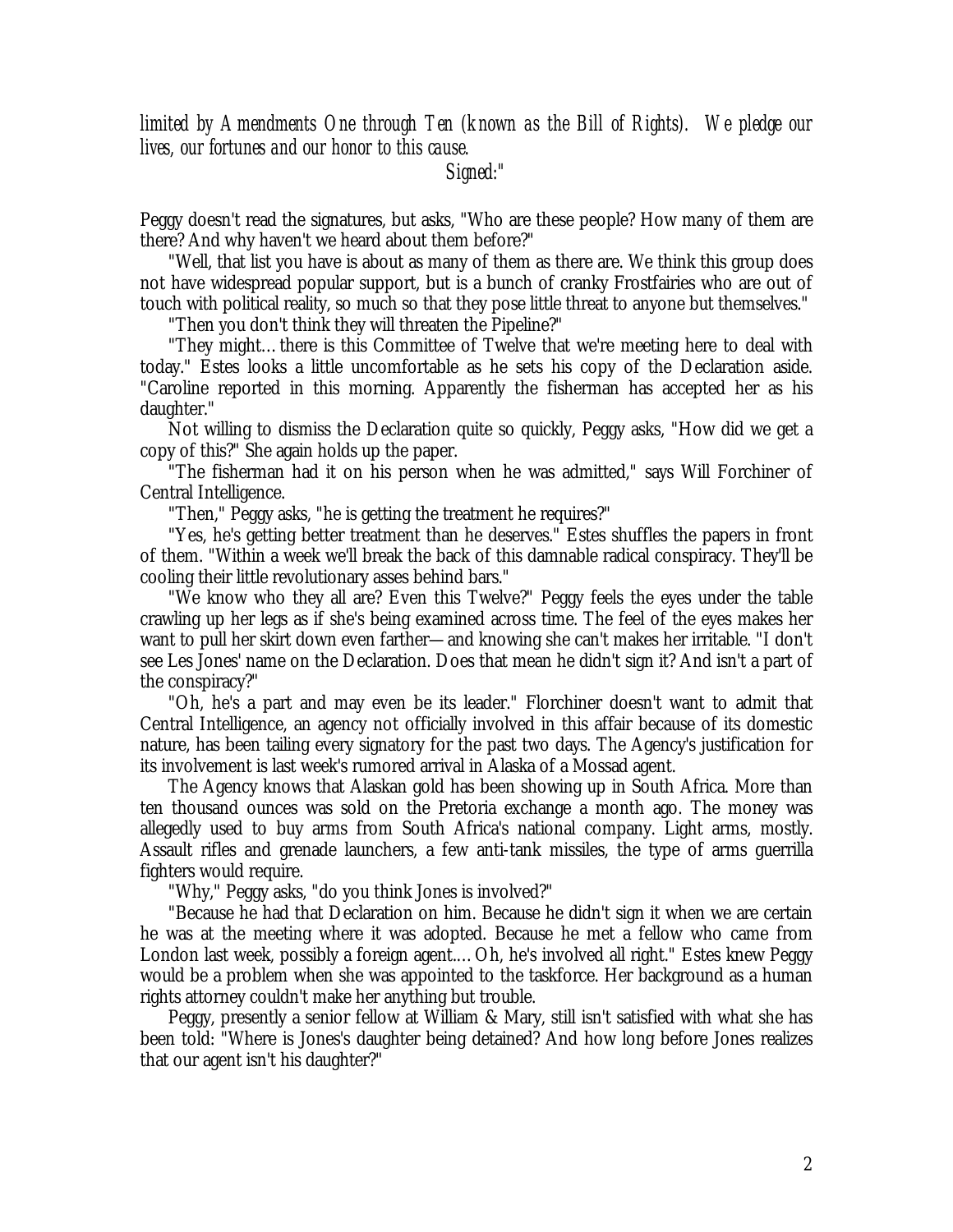Estes sorts through his stack of files, finds the one he wants, then reads, "Erika Jones is being held without bail in Clark County jail, on a State of Nevada illegal gaming charge. Bail was denied on March 9th. No date has been set for further arraignment."

"Is she guilty?" Peggy needs to know.

"No, but she'll have to stand trial." Estes omits reading the entry about Erika having attempted suicide shortly after she was arrested. "She stands a good chance of conviction, a lever we thought we needed before that Declaration fell into our hands."

"Then Jones has been of interest to us for some time?" Peggy likes this whole affair less with each answer given.

From across the table Gerry Johnson asks, "What about Caroline? Can she keep up the deception for any length of time?"

"We believe so." Estes returns to where he had wanted this meeting to go. "She breakfasted with a Dr. Hans Grewe, and she asked for background information on him."

"Well, who is he?" asks Peggy.

"I'm awaiting that file right now. Will, see if there is a secretary waiting to bring it in, but afraid to interrupt."

Florchiner stands, opens the door, and takes a file from a young man posed to knock.

Estes scans the file, then reads aloud a portion of the detailed evaluation: "Doctor Hans Grewe, staff, psychology department, Tacoma University, School of Medicine. He holds degrees from a university in Cologne, 1959. From UCLA, 1962. Harvard, 1967. His credentials are impressive. If Caroline can get him to sign commitment papers, his evaluation will never be questioned. And Jones will be in the looney bin where he belongs."

"I thought we had agreed we wouldn't do that?" Peggy is angry at the implication that American dissidents will be treated like Russian dissidents are.

"In Jones's case, snow blindness fried his mind. He really does need help." Estes knows he can't get rid of Peggy, but he can keep some things from her, sort of protect her from herself.

Florchiner flippantly adds, "His mind was so scrambled that it hasn't taken many drugs to keep him confused."

"He's being given hallucinogens now?" If he is, she will go directly to the President. "And is the hospital staff aware of what he's being given?"

His tone serious this time, Florchiner answers, "None of the hospital staff are presently aware of our interest in Jones. And as to how the drugs were administered, Caroline gave them to him last night. I imagine now he's conscious that they will have to be given to him in his meals."

"What happens," Peggy asks, "if the hallucinogens react negatively with the drugs being prescribed for him?"

Coldly, Florchiner says, "We fry his mind permanently. No big deal. We're not going to let him get away with rebellion. Sooner or later, we'll have to straighten out his thinking. And if it happens in the hospital, let his heirs sue the doctors. By then they'll deserve the money."

"You're slime," Peggy snaps.

Eager to be the peacemaker, Estes says, "Let's not fight among ourselves. Let's take a break. We'll resume in thirty minutes." Then directly to Peggy, he says, "We're not going to harm Jones's mind, not now, not later. He will receive the best medical care available so don't worry about him. As you know, the President is very concerned about human rights, especially those of our citizens." Then turning to Florchiner, he says, "And, Will, it's that attitude that has gotten your funding cut. I want to talk to you alone."